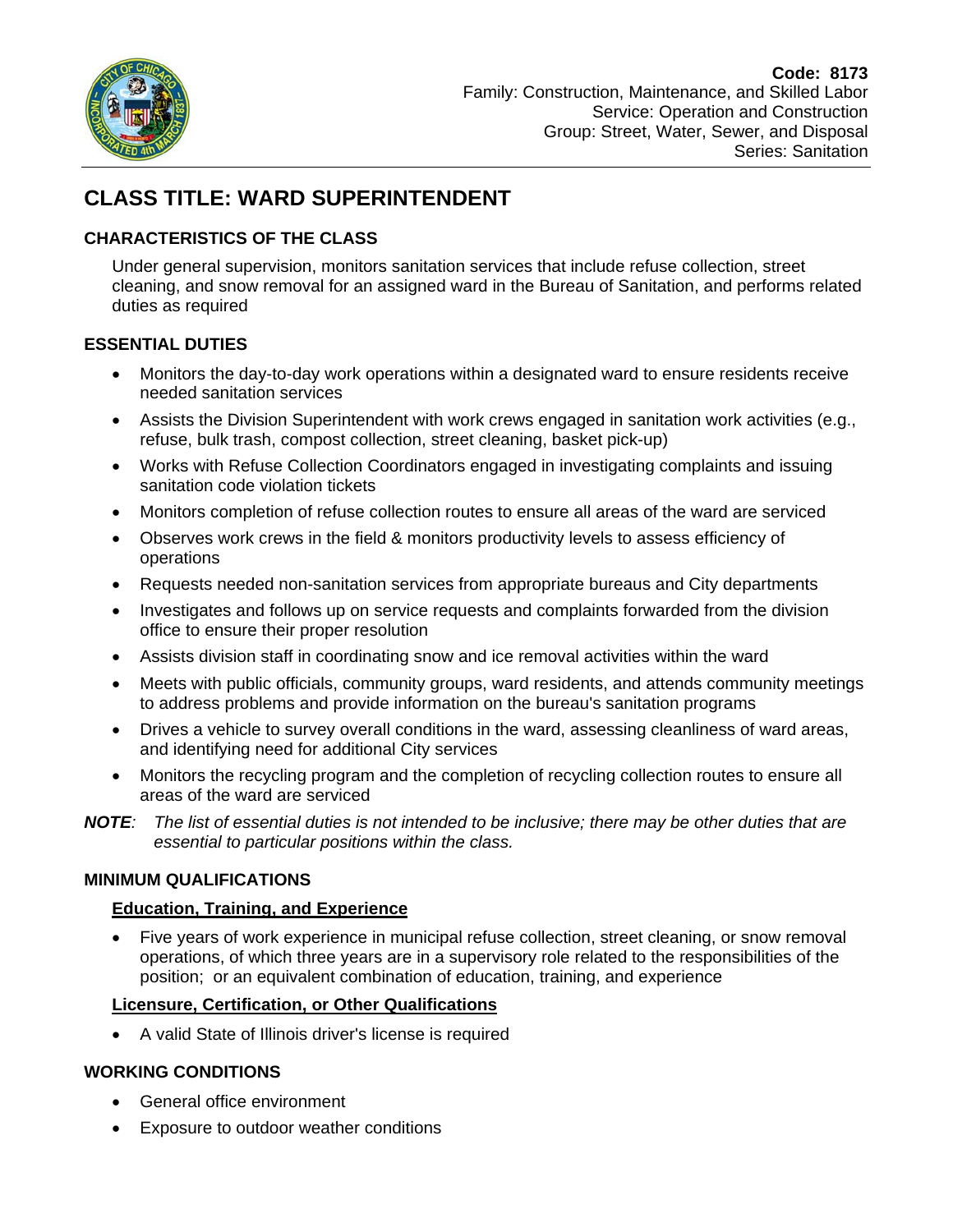Availability to work on an on-call basis is required

## **EQUIPMENT**

- Standard office equipment (e.g., telephone, printer, photocopier, fax machine, calculator)
- Computers and peripheral equipment (e.g., personal computer, computer terminals, hand-held computer)
- Cameras and related photography equipment
- Personal protective equipment (e.g., hard hat, shoes, glasses, gloves, vest, pads)
- Communication equipment (e.g., two-way radio, dispatch equipment)

#### **PHYSICAL REQUIREMENTS**

- Some lifting and carrying (up to 35 pounds) is required
- Ability to stand and walk for extended or continuous periods of time

## **KNOWLEDGE, SKILLS, ABILITIES, AND OTHER WORK REQUIREMENTS**

#### **Knowledge**

Considerable knowledge of:

- \*applicable City programs (e.g., Streets and Sanitation)
- \*use of sanitation program equipment and materials

Some knowledge of:

- \*management and supervisory principles, methods, practices, and procedures
- \*surveying and inspecting field operations
- \*material disposal methods, practices, and procedures
- \* use of safety equipment and protective gear
- \*administrative methods and practices

Knowledge of applicable City and department policies, procedures, rules, and regulations

#### **Skills**

- ACTIVE LEARNING Understand the implications of new information for both current and future problem-solving and decision-making
- ACTIVE LISTENING Give full attention to what other people are saying, take time to understand the points being made, ask questions as appropriate, and not interrupt at inappropriate times
- CRITICAL THINKING Use logic and reasoning to identify the strengths and weaknesses of alternative solutions, conclusions, or approaches to problems
- MONITORING Monitor and assess performance of one's self, other individuals, or organizations to make improvements or take corrective action
- MANAGEMENT OF MATERIAL RESOURCES Obtain and see to the appropriate use of equipment, facilities, and materials needed to do certain work
- COORDINATION WITH OTHERS Adjust actions in relation to others' actions